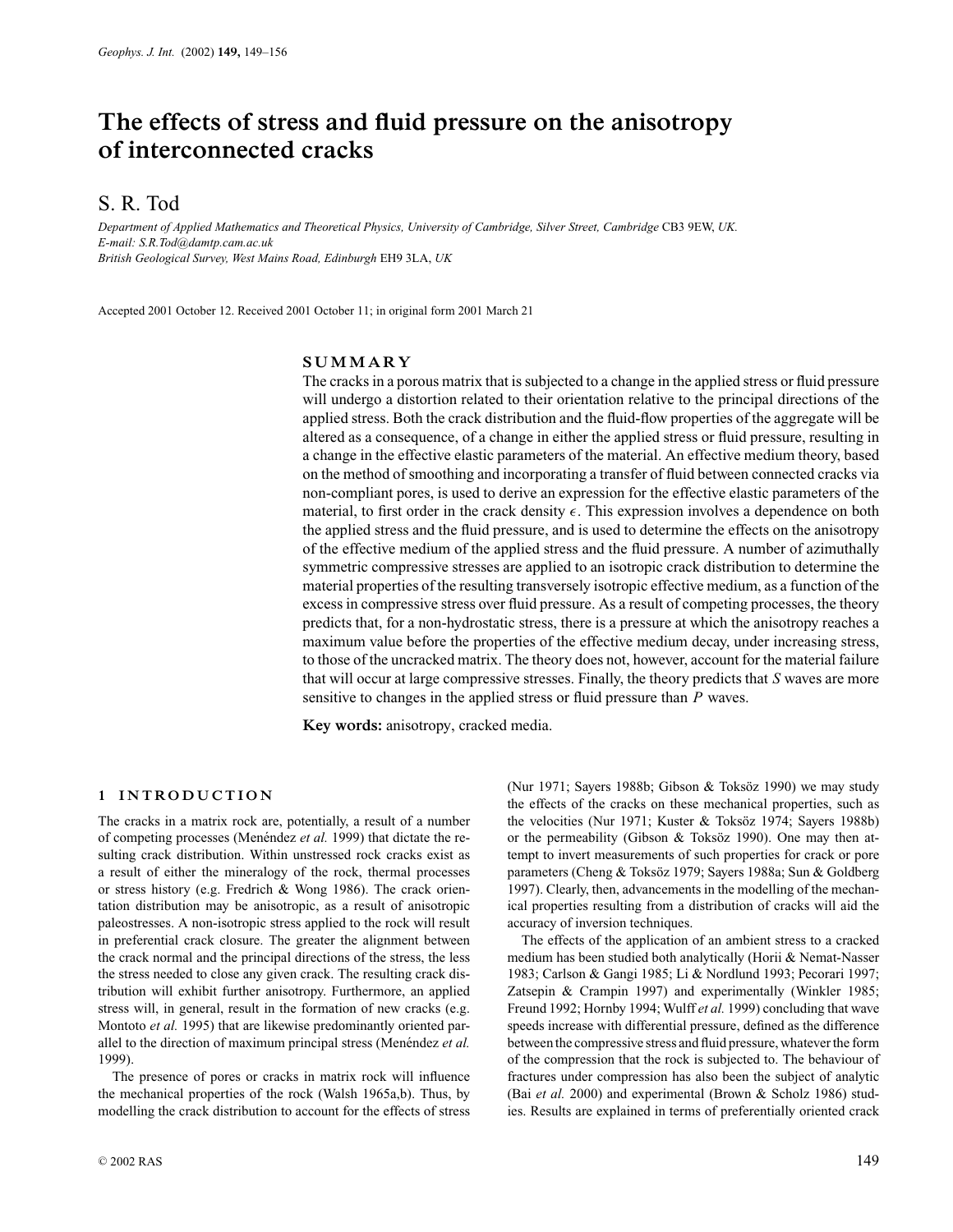closure. However, none of these models have an explicit dependence on the flow of fluid between cracks.

The method of smoothing (Hudson 1980) i.e. an effective medium theory, gives the effective elastic parameters of a cracked material, which allows the calculation of the speeds of waves of long wavelengths. The method has recently been extended to allow for the cracks to be connected through the porosity of the matrix rock (Hudson *et al.* 1996; Tod 2001) where fluid may flow between cracks that have been distorted differently by an incident wave owing to differences in their orientation and aspect ratio. This model, up to Tod (2001), fails to account for the dependence of the crack distribution on both the applied stress field and the fluid pressure, and the fact that the distributions of crack aspect ratio and orientation are interdependent.

In this paper a model for the number density of cracks is developed that depends on both the aspect ratio and orientation of the cracks, and, furthermore, depends on both the applied stress and the fluid pressure. While Sun & Goldberg (1997) categorize the dynamic process of rock deformation under a changing differential pressure into four stages, only the first and third of these are considered in the model herein; collapse of, and closure of, the original cracks. The remaining two stages are defined as the deformation of pores into cracks and the formation of new cracks of small aspect ratio. The model developed here thus predicts that the crack density decays monotonically with an increase in the applied stress from some initial value corresponding to the unstressed state. Thus, this model is purely elastic, and assumes that during subsequent unloading, the material relaxes to its original state. The model does not therefore incorporate hysteresis (Li & Nordlund 1993; Gangi & Carlson 1996), a result of crack growth (Gangi & Carlson 1996) or crack formation (Sun & Goldberg 1997).

This model for the crack number density is used in conjunction with the dependence of the effective elastic parameters on the crack distribution, as derived by Tod (2001), to model the relation between the anisotropy of the effective medium, incorporating fluid flow, and the applied stress and fluid pressure.

## **2 A FLUID-FLOW MODEL**

We follow the model of connected cracks proposed by Hudson *et al.* (1996) and extended by Tod (2001) for the transfer of fluid between cracks by non-compliant pores. The model is based on a local flow governed by the mass transport equation

$$
\frac{\partial}{\partial t} \left( \rho_f^n \phi_n \right) = -\frac{\phi_n^0 \rho_0}{\kappa_f \tau} \left( p_f^n - p_f \right),\tag{1}
$$

which introduces attenuation into the model, and a global flow resulting from D'Arcy's law and the conservation of mass,

$$
\frac{\partial}{\partial t} \bigg( \sum_{n} \rho_{f}^{n} \phi_{n} \bigg) = \nabla \cdot \bigg( \frac{\rho_{f}}{\eta_{f}} \boldsymbol{K}^{r} \cdot \nabla p_{f} \bigg), \tag{2}
$$

where  $\phi_n$ ,  $\phi_n^0$ ,  $\rho_f^n$  and  $p_f^n$  are the porosity, stress-free porosity, fluid density and fluid pressure, respectively, in the *n*th set of cracks, where the cracks have been divided into families of parallel cracks with identical aspect ratio and radius.  $\rho_0$  is the unstressed density,  $\kappa_f$  the bulk modulus of the fluid,  $\rho_f$  the average fluid density,  $p_f$ the average (local) pressure in the fluid,  $\eta_f$  the fluid viscosity,  $K^r$ the permeability tensor of the matrix and  $\tau$  a relaxation parameter that characterizes the timescale of pressure equalization between neighbouring cracks. The model is only valid at low pore porosities. A basis for eq. (1) is given in Appendix A of Tod (2001), where it is erroneously referred to as a diffusion equation.

This model is used by Tod (2001) to derive an expression, in frequency–wavenumber space, for the effective elastic parameters of a cracked material to first order in the crack density  $\epsilon$ ;

$$
c = c^0 + \epsilon c^1 + \mathcal{O}(\epsilon^2),\tag{3}
$$

where  $c^0$  is the elastic tensor for the, assumed isotropic, porous matrix material,

$$
c_{ipjq}^0 = \lambda \delta_{ip} \delta_{jq} + \mu (\delta_{ij} \delta_{pq} + \delta_{iq} \delta_{jp}), \qquad (4)
$$

with  $\lambda$  and  $\mu$  being the Lamé constants of the material;  $c^1$  accounts for scattering off individual cracks.

# **3 THE EFFECTS OF STRESS AND FLUID PRESSURE ON THE ASPECT RATIO**

A change in the stress and/or fluid pressure on a cracked material will result in a distortion of the cracks, which will alter the effective elastic parameters. Hudson (2000) derives an expression for the change in crack aspect ratio  $\delta \alpha$  caused by a change in applied stress field  $\delta\sigma$  and fluid pressure  $\delta p_f$  on a crack, the normal of which lies in the direction **n**;

$$
\delta \alpha = \frac{2(1-\nu)}{\pi \mu} (\delta \sigma_{ij} n_i n_j + \delta p_f) - \frac{\alpha}{\kappa} \delta p_f, \tag{5}
$$

where  $\nu$  is Poisson's ratio for the matrix material. The last term on the right-hand side is neglected by Hudson (2000) in comparison with the other terms. This result is also given by Walsh (1965a) and Zatsepin & Crampin (1997), without the last term. The sign convention is such that a positive  $\delta \sigma$  or  $\delta p_f$  will cause the cracks to open. Integrating eq. (5), we find that

$$
\ln\left(\frac{1+k_r\alpha}{1+k_r\alpha_0}\right) = \frac{2k_r(1-\nu)}{\pi\mu}(\sigma_{ij}n_in_j + p_f),\tag{6}
$$

where  $\alpha_0$  is the aspect ratio of a given crack in the absence of stress and fluid pressure and

$$
k_r = -\frac{3\pi(1-2\nu)}{4(1-\nu^2)}\tag{7}
$$

is an  $\mathcal{O}(1)$  constant. Expanding the left-hand side of eq. (6) as a Taylor series yields

$$
\alpha - \frac{k_r}{2} \left( \alpha^2 - \alpha_0^2 \right) + \mathcal{O} \left( \alpha^3 - \alpha_0^3 \right) = \alpha_0 + \frac{2(1 - \nu)}{\pi \mu} (\sigma_{ij} n_i n_j + p_f),\tag{8}
$$

and for small aspect ratios we may neglect all terms of  $\mathcal{O}(\alpha^2 - \alpha_0^2)$ or above, such that

$$
\alpha = \alpha_0 + \frac{2(1-\nu)}{\pi\mu} (\sigma_{ij} n_i n_j + p_f).
$$
\n(9)

Attention is restricted to three alternative forms of compression: uniaxial, biaxial and hydrostatic. For the uniaxial and biaxial forms, the axis of symmetry is taken to be the  $x_3$ -axis. This is the axis of maximum stress for uniaxial compression and the axis of minimum stress for biaxial compression. The corresponding stress tensors are given by

$$
\sigma_{ij}^{\mathbf{U}} = -\sigma \delta_{i3} \delta_{j3},\tag{10}
$$

$$
\sigma_{ij}^{\mathcal{B}} = -\sigma(\delta_{i1}\delta_{j1} + \delta_{i2}\delta_{j2}),\tag{11}
$$

and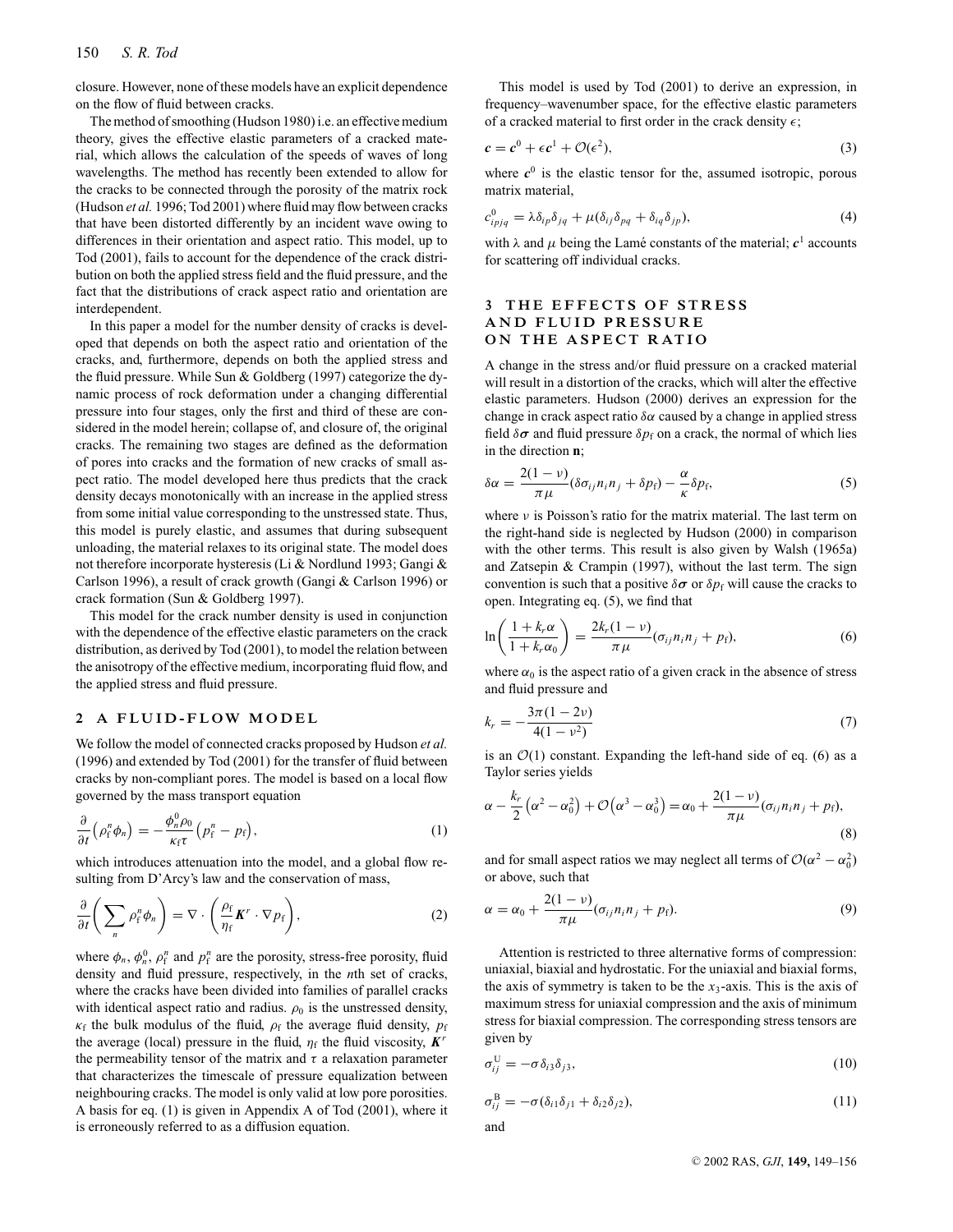$$
\sigma_{ij}^{\rm H} = -\sigma \delta_{ij},\tag{12}
$$

respectively. We then have that the differential pressure is given by

$$
p_{\mathbf{d}} \equiv -\left(\max_{1 \le i \le 3} \{-\zeta^i\} + p_{\mathbf{f}}\right) = \sigma - p_{\mathbf{f}},\tag{13}
$$

where the  $\zeta^i$  correspond to the eigenvalues of the tensile stress tensor  $\{\sigma_{ij}\}\$ . The differential pressure is a measure of the closing pressure on the cracks, where the compressive stress works to close the cracks, to which the fluid pressure provides a resistance.

On the application of a uniaxial compression (eq. 10) in the absence of fluid pressure, eq. (9) yields a critical angle,  $\theta_0$ , for the crack normal below which a crack with initial aspect ratio  $α$  is closed:

$$
\cos^2 \theta_0 = \frac{\pi \mu \alpha}{2(1 - \nu)\sigma}.
$$
 (14)

This result differs from that given by Gibson  $&$  Toksöz (1990) as a result of an approximation made by Walsh (1965a). The corresponding result for biaxial compression is

$$
\sin^2 \theta_0 = \frac{\pi \mu \alpha}{2(1 - \nu)\sigma}.
$$
\n(15)

## **4 EFFECTIVE ELASTIC PARAMETERS**

The expression derived for the first-order correction to the effective elastic parameters by Tod (2001) may be given in terms of a continuous distribution of crack aspect ratio and orientation as

$$
\epsilon c_{ipjq}^1 = -\frac{\epsilon_0}{\mu} c_{krip}^0 c_{usjq}^0 \tilde{T}_{krus},\tag{16}
$$

where

$$
\tilde{T}_{krus} = \frac{8}{3} (1 - \nu) \int_{\Lambda} dn^c \left\{ n_r n_s \left[ \frac{2}{2 - \nu} (l_{1k} l_{1u} + l_{2k} l_{2u}) \times \frac{\alpha}{\alpha - i \omega \tau K_1} + n_k n_u \frac{1 - i \omega \tau}{1 - i \omega \tau \gamma} \right] - \alpha (\gamma - 1) \frac{n_k n_r}{1 - i \omega \tau \gamma} \left( \int_{\Lambda} dn^c \frac{n_u n_s}{1 - i \omega \tau \gamma} \right) \times \left( \int_{\Lambda} dn^c \frac{\alpha \gamma}{1 - i \omega \tau \gamma} + i \omega \tau K_2 \right)^{-1} \right\},\tag{17}
$$

where

$$
\gamma \equiv \gamma(\alpha) = 1 + \frac{2\kappa_f(1-\nu)}{\pi \mu \alpha}.
$$
\n(18)

Here  $\kappa$  is the bulk modulus of the matrix,  $\omega$  is the frequency and  ${l_{ij}}$  is the rotation matrix from the background axes for a crack with normal in direction  $\mathbf{n}$ , to axes with normal in the  $x_3$ -direction. We write

$$
dn^{c} = n^{c}(\alpha; \sigma, p_{f}, \theta, \phi) d\alpha d\Omega
$$
 (19)

for the probability density of cracks in the elemental volume  $d\alpha \, d\Omega$ , such that

$$
\int_{\Lambda_0} n^c(\alpha; \mathbf{0}, 0, \theta, \phi) d\alpha d\Omega = 1.
$$
 (20)

 $d\Omega$  is the solid angle  $\sin \theta \, d\theta \, d\phi$  and integration is over the volume  $\Lambda \subseteq \Lambda_0 = \mathbb{R}_+ \times \Omega$ , where  $\Omega$  is the region  $0 \lt \theta \lt \pi/2$ ,  $0 \lt \phi \lt 2\pi$ and the angular dependence is defined such that  $\theta = 0$  corresponds to the  $x_3$ -direction. A may differ from  $\Lambda_0$  by, for example, excluding

a region of  $\Lambda$  in which no cracks remain on application of a sufficient compressive stress.  $\epsilon_0$  is the crack density in the absence of an applied stress or fluid pressure and the non-dimensional constants  $K_1$  are  $K_2$  are defined as

$$
K_1 = \frac{4(1 - \nu)\eta_f}{(2 - \nu)\pi\mu\tau}
$$
\n(21)

and

$$
K_2 = \frac{3\kappa_f \hat{k}_p K_{pq}^r \hat{k}_q}{4\pi \epsilon_0 v^2 \tau \eta_f},
$$
\n(22)

where  $\hat{\bf k}$  is the normalized wavenumber—the wavenumber divided by its magnitude—and  $v$  is a zeroth-order approximation to the wave speed of the incident wave.  $K_1$  and  $K_2$  are related to the constants *P<sup>m</sup>* and *P<sup>k</sup>* used in Tod (2001).

A term  $(-\kappa_f/\kappa)$  is neglected from the expression for  $\gamma$  (eq. 18), which had been retained by Tod (2001) though previously ignored by Hudson *et al.* (1996). While Thomsen (1995) retains this term, it was originally neglected in Hudson (1981). Retention of the term here breaks the necessary symmetry  $\tilde{T}_{krus} = \tilde{T}_{uskr}$  when the crack aspect ratio distribution is orientation-dependent. This lack of symmetry was not therefore evident in Tod (2001) as only independent distributions were considered. It is anticipated that this lack of symmetry is a result of the inconsistency between Tod (2001) and Hudson (1981). Furthermore, it was found in Tod (2001) that it was necessary to disregard this term in order for the effective elastic constants to be consistent with Brown & Korringa (1975) in the low-frequency limit.

Exploiting the symmetries of eq. (16), we may replace  $\tilde{T}_{krus}$  in eq. (16) with  $\tilde{S}_{krus}$ , where

$$
4\tilde{S}_{krus} \equiv \tilde{T}_{krus} + \tilde{T}_{krsu} + \tilde{T}_{rkus} + \tilde{T}_{rksu},\tag{23}
$$

such that

$$
\epsilon c_{ipjq}^1 = -\frac{\epsilon_0}{\mu} c_{krip}^0 c_{usjq}^0 \tilde{S}_{krus}
$$
\n(24)

and

$$
\epsilon s_{ipjq}^1 = \frac{\epsilon_0}{\mu} \tilde{S}_{ipjq},\tag{25}
$$

where the elastic compliances are of the form

$$
s = s^0 + \epsilon s^1 + \mathcal{O}(\epsilon^2)
$$
 (26)

and

$$
s_{ipjq}^0 = -\frac{\lambda}{2\mu(3\lambda + 2\mu)} \delta_{ip} \delta_{jq} + \frac{1}{4\mu} (\delta_{ij} \delta_{pq} + \delta_{iq} \delta_{jp}).
$$
 (27)

An expression relating the first-order correction to the elastic compliances to the first-order correction to the elastic stiffnesses can be found in Tod (2001).

The total crack density  $\epsilon$  is given by

$$
\epsilon(\sigma, p_{\rm f}) = \epsilon_0 \int_{\Lambda} dn^{\rm c}.
$$
 (28)

We make the simplifying assumption that in the absence of any applied stress or fluid pressure the distribution of cracks is independent of the crack normal orientation;

$$
n^c(\alpha; \mathbf{0}, 0, \theta, \phi) = n_0^c(\alpha),\tag{29}
$$

though by choosing otherwise, we may account for the effects of anisotropic paleostresses.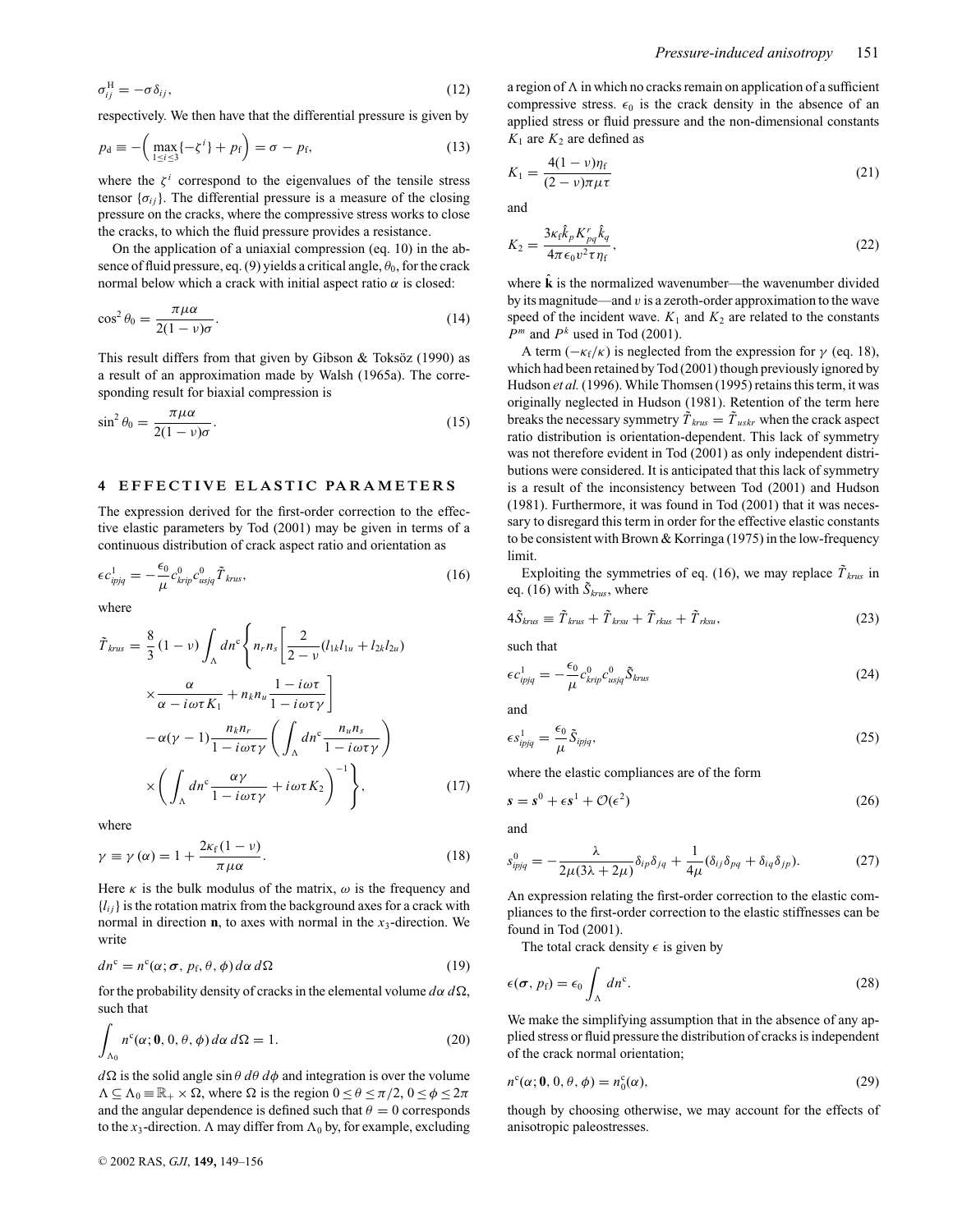Using eq. (5) we may then write

$$
n^{c}(\alpha; \sigma, p_{f}, \theta, \phi)
$$
  
= 
$$
\begin{cases} n_{0}^{c}[\alpha - f(\sigma, p_{f}, \theta, \phi)] & \alpha \ge \max\{f(\sigma, p_{f}, \theta, \phi), 0\} \\ 0 & \text{otherwise,} \end{cases}
$$
 (30)

where

$$
f(\boldsymbol{\sigma}, p_{\rm f}, \theta, \phi) = \frac{2(1-\nu)}{\pi \mu} (\sigma_{ij} n_{i} n_{j} + p_{\rm f}).
$$
\n(31)

Restricting attention to the three compressive stresses (eqs 10– 12), we have that the crack distribution is transversely isotropic about the *x*3-axis for uniaxial or biaxial compression and isotropic for hydrostatic compression. In all three cases, the function *f* (eq. 31) is independent of the polar angle  $\phi$ .

As an approximation to the initial crack aspect ratio distribution  $n_0^c(\alpha)$ , we use an exponential distribution,  $Exp(1/\alpha_0)$  (e.g. Ross 1989);

$$
n_0^c(\alpha) = \frac{1}{2\pi\alpha_0} e^{-\alpha/\alpha_0} \quad \text{for} \quad 0 \le \alpha,
$$
 (32)

where now  $\alpha_0$  denotes the average aspect ratio in the absence of stress and fluid pressure.

The resulting crack density is given by

$$
\epsilon(\sigma, p_{\rm f}) = \epsilon_0 \int_0^{\pi/2} e^{-g(\sigma, p_{\rm f}, \theta)} \sin \theta \, d\theta, \tag{33}
$$

where

$$
g(\sigma, p_{\rm f}, \theta) = \max\{-f(\sigma, p_{\rm f}, \theta)/\alpha_0, 0\}.
$$
 (34)

Taking  $v_P = 4.2 \times 10^3$  m s<sup>-1</sup>,  $v_S = 2.7 \times 10^3$  m s<sup>-1</sup>,  $\rho = 2.49 \times$  $10^3$  kg m<sup>-3</sup>, corresponding to the sandstone of model 1 in Sayers & Rickett (1997),  $\epsilon_0 = 0.3$  and  $\alpha_0 = 5.0 \times 10^{-4}$ , then under hydrostatic stress the crack density is given by

$$
\epsilon(\sigma, p_{\rm f}) = \epsilon_0 e^{-c_r p_{\rm d}} \quad \text{for} \quad p_{\rm d} \ge 0,
$$
 (35)

where we define

$$
c_r = \frac{2(1 - v)}{\pi \mu \alpha_0} \tag{36}
$$

and for the choice of parameters above,  $c_r = 6.0 \times 10^{-8}$  Pa<sup>-1</sup>, in good agreement with Zhang & Bentley (2000) and Chapman (2001).

The corresponding expressions for biaxial and uniaxial compression are given by

$$
\epsilon(\sigma, p_{\rm f}) = \epsilon_0 \left[ 1 - \sqrt{\frac{p_{\rm d}}{\sigma}} - \frac{i}{2} e^{-c_r p_{\rm d}} \sqrt{\frac{\pi}{c_r \sigma}} \operatorname{erf}(i \sqrt{c_r p_{\rm d}}) \right]
$$
  
for  $p_{\rm d} \ge 0$  (37)

and

$$
\epsilon(\sigma, p_{\rm f}) = \epsilon_0 \left\{ \sqrt{\frac{p_{\rm f}}{\sigma}} + \frac{1}{2} e^{c_r p_{\rm f}} \sqrt{\frac{\pi}{c_r \sigma}} [\text{erf}(\sqrt{c_r \sigma}) - \text{erf}(\sqrt{c_r p_{\rm f}})] \right\}
$$
  
for  $p_{\rm d} \ge 0$ , (38)

respectively, where erf $(x)$  is the error function (e.g. Gradshteyn & Ryzhik 1980). In all three cases  $\epsilon = \epsilon_0$  for  $p_d \le 0$ . We note that  $i$  erf $(ix)$  (eq. 37) is real.

We may simplify eq. (17) considerably in the zero-frequency limit when the initial crack distribution is given by eq. (32). Representing the scaled compliance tensor  $\tilde{S}_{krus}$  in terms of the conventional

condensed, two-subscript,  $6 \times 6$  matrix notation,  $\tilde{S}_{ij}$ , say, pairs of indices are represented as a single index:  $kr \rightarrow i$ ,  $us \rightarrow j$ , such that  $11 \rightarrow 1$ ,  $22 \rightarrow 2$ ,  $33 \rightarrow 3$ ,  $23 \rightarrow 4$ ,  $13 \rightarrow 5$  and  $12 \rightarrow 6$ . Furthermore, a multiplicative factor of 2 is introduced if one of the indices *i* or *j* is greater than 3 and a factor of 4 if both of them are. We find that when  $p_d \leq 0$ ,

$$
\tilde{S}_{12} = \frac{8}{3}(1 - \nu) \left\{ -\frac{1}{15} \frac{2}{2 - \nu} + \frac{1}{15} - \frac{2\kappa_f (1 - \nu)}{9\pi \mu} \right\}
$$
\n
$$
\times \left[ \alpha_0 \gamma_0 - \frac{2(1 - \nu)}{\pi \mu} \left( \frac{n}{3} \sigma - p_f \right) \right]^{-1} \right\}
$$
\n
$$
= \tilde{S}_{13} = \tilde{S}_{23},
$$
\n
$$
\tilde{S}_{66} = \frac{32}{3}(1 - \nu) \left( \frac{1}{10} \frac{2}{2 - \nu} + \frac{1}{15} \right)
$$
\n
$$
= \tilde{S}_{44} = \tilde{S}_{55}
$$
\n(40)

and

$$
\begin{aligned} \tilde{S}_{11} &= \tilde{S}_{12} + \frac{1}{2} \tilde{S}_{66} \\ &= \tilde{S}_{22} = \tilde{S}_{33}, \end{aligned} \tag{41}
$$

where  $n = 1$ , 2 and 3 for uniaxial, biaxial and hydrostatic compression, respectively, and  $\gamma_0 \equiv \gamma(0)$  (eq. 18). Thus, *c* (eq. 3) is isotropic and we may write the perturbations to the Lamé constants as

$$
\lambda \to \lambda - \epsilon_0 \left[ \left( 9 \frac{\lambda^2}{\mu} + 12\lambda + 4\mu \right) \tilde{S}_{12} + \left( \frac{3}{2} \frac{\lambda^2}{\mu} + 2\lambda \right) \tilde{S}_{66} \right] (42)
$$

and

$$
\mu \to \mu - \epsilon_0 \mu \tilde{S}_{66}.\tag{43}
$$

For  $p_d \geq 0$ , under hydrostatic compression, S retains the same symmetries as the above, but with

$$
\tilde{S}_{12} = \frac{8}{3} (1 - \nu) e^{-c_r p_d} \left\{ -\frac{1}{15} \frac{2}{2 - \nu} + \frac{1}{15} - \frac{2\kappa_f (1 - \nu)}{9\pi \mu} \right\}
$$
\n
$$
\times \left[ \alpha_0 \gamma_0 - \frac{2(1 - \nu)}{\pi \mu} p_d \right]^{-1} \right\}
$$
\n(44)

and

$$
\tilde{S}_{66} = \frac{32}{3} (1 - \nu) e^{-c_r p_d} \left( \frac{1}{10} \frac{2}{2 - \nu} + \frac{1}{15} \right).
$$
 (45)

Under either biaxial or uniaxial compression  $\tilde{S}$  loses some of its symmetries and the resulting expression for *c* has five independent components.

### **5 RESULTS**

We assume that  ${K^r_{pq}} = K^r \delta_{pq}$  and take  $K^r = 10^3$  mD ( $\approx 10^{-12}$  m<sup>2</sup>),  $\kappa_f = 2.25 \times 10^9$  Pa and  $\eta_f = 10^{-3}$  Pa s. Taking  $\tau = 10^{-5}$  s, and assuming that the incident wave is of compression-wave type, with frequency 50 rad  $s^{-1}$ , the non-dimensional constants become  $K_1 = 3.2 \times 10^{-9}$ ,  $K_2 = 1.0 \times 10^{-2}$  and  $\omega \tau = 5.0 \times 10^{-4}$ .

When the differential pressure  $p_d$  (eq. 13) is negative, that is  $\sigma/p_f$  < 1, there is no crack closure, thus no change in crack density. However, the change in crack aspect ratio is orientation-dependent, so that the effective medium exhibits minor anisotropy.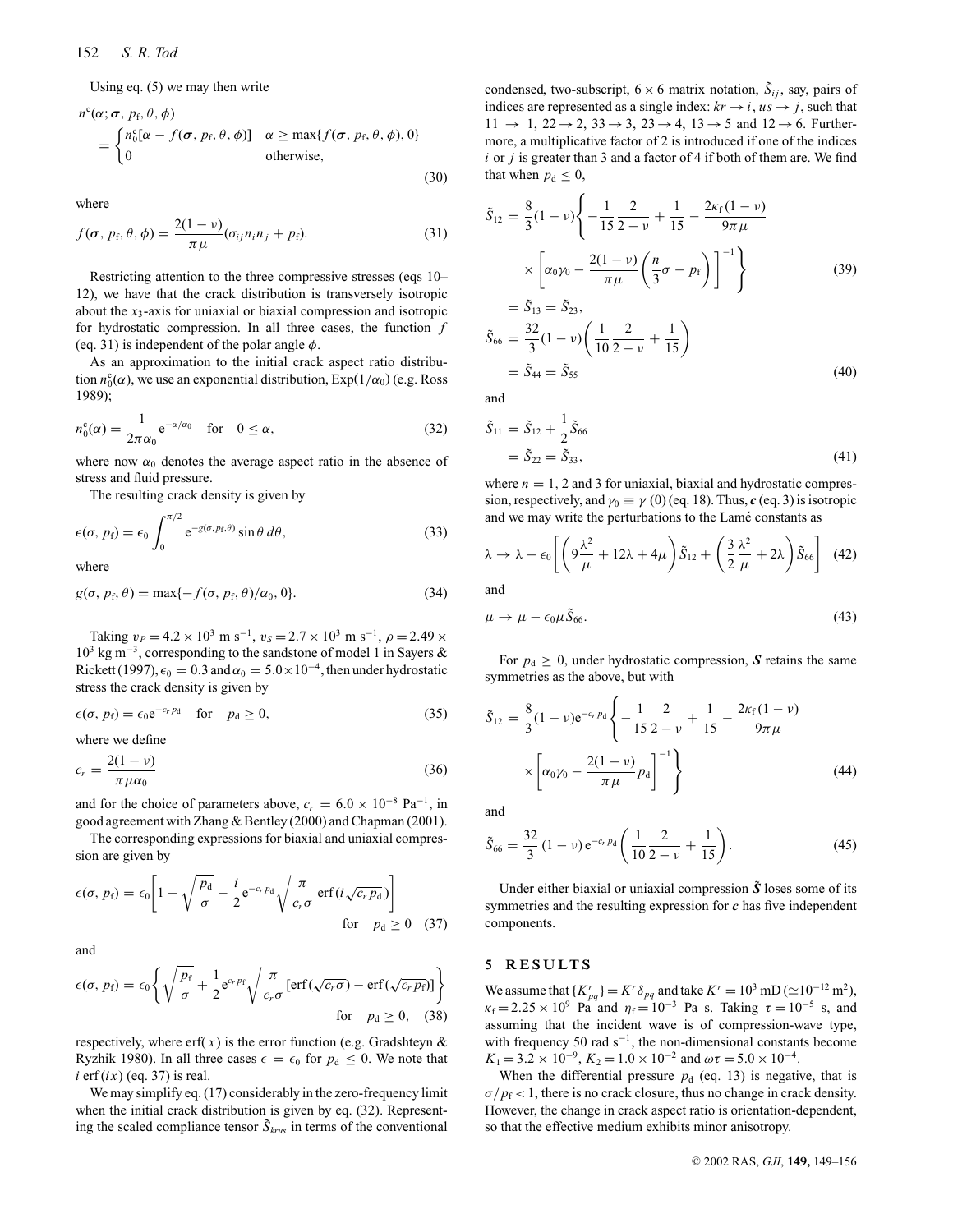

**Figure 1.** (a) Crack density  $\epsilon$  as a function of differential pressure at 0 MPa (solid line), 10 MPa (long dashes) and 20 MPa (short dashes) fluid pressure, under biaxial compression. (b) Crack density as a function of differential pressure for fluid pressure 0 MPa under biaxial (solid line), uniaxial (long dashes) and hydrostatic (short dashes) compression.

Once  $\sigma/p_f > 1$ , preferentially oriented crack closure occurs and the crack density decreases with increasing compressive biaxial stress (Fig. 1a). At large stresses only those cracks with normals lying in, or close to, the *x*3-direction remain open. The presence of a non-zero pressure within the fluid medium increases the crack density at any given value of the compressive stress, as it hinders the process of crack closure (Fig. 1a). Crack density decreases faster, as a function of differential pressure, for hydrostatic compression (eq. 12) than for biaxial compression (eq. 11), (Fig. 1b), which in turn decreases faster than for uniaxial compression (eq. 10).

The anisotropy of the effective medium is measured using Thomsen's parameters;  $\epsilon_{\text{T}}$ ,  $\delta_{\text{T}}$  and  $\gamma_{\text{T}}$  (eqs A1–A3) (Thomsen 1986). As can be seen (Figs 2a and b) all three of the parameters reach a maximal (absolute) value under biaxial or uniaxial compression before decaying towards zero at large differential pressure as the properties of the cracked aggregate approach those of the uncracked matrix. We notice that  $\delta_{\rm T}$ , a measure of the *SH*-wave anisotropy, reaches far larger values than  $\epsilon_{\text{T}}$ , a measure of the *P*-wave anisotropy, and so is more likely to be detected. For uniaxial compression (Fig. 2b), peak values of the anisotropy parameters are reached at larger values of the differential pressure than for biaxial compression (Fig. 2a). This is largely as a result of the larger crack density at comparative differential pressures for uniaxial compression as opposed to biaxial compression.

For waves propagating in a direction parallel to the symmetry axis, there is no shear wave splitting, just two wave speeds. Both



**Figure 2.** (a) Thomsen's parameters  $\epsilon_T$  (solid line),  $\delta_T$  (long dashes) and  $\gamma$ T (short dashes) as a function of differential pressure at a fluid pressure of 20 MPa, under biaxial compression. (b) As in (a), except under uniaxial compression.

of these wave speeds are seen to increase with differential pressure (Figs 3a–c ), approaching the matrix wave speeds at large pressures. For a biaxial (Fig. 3a) or hydrostatic (Fig. 3c) compression the shear wave speed shows a significantly greater proportional change with pressure than the compressional wave speed does, indicating that shear waves are more sensitive to pressure changes than compressional ones. However, for a uniaxial compression (Fig. 3b) this difference is only very slight. Comparing the wave speeds at different fluid pressures for biaxial and uniaxial compression (Figs 3a and b), we notice that a non-zero fluid pressure decreases the rate at which the wave speeds increase towards the uncracked isotropic values. At increasingly negative differential pressure both compressional and shear wave speeds continue to decrease, though only marginally (not shown). Under hydrostatic compression the wave speeds, as a function of differential pressure, are independent of fluid pressure. This is as expected, since, from eqs (12) and (31), the function *f* is independent of the angular variables. Indeed,  $f$  is linear in  $p_d$ (eq. 13).

At an angle of incidence normal to the symmetry axis, we see shear wave splitting (Figs 4a and b). For biaxial compression (Fig. 4a) the wave speed of the *SH* wave increases faster than that of the *SV* wave. Also, the wave speed of the *P* wave decreases faster at normal incidence than it does at parallel incidence (*cf*. Fig. 3a). Both of the trends are reversed for uniaxial compression (Fig. 4b and 3b). The level of shear wave splitting, as a function of differential pressure, at normal incidence corresponds to the change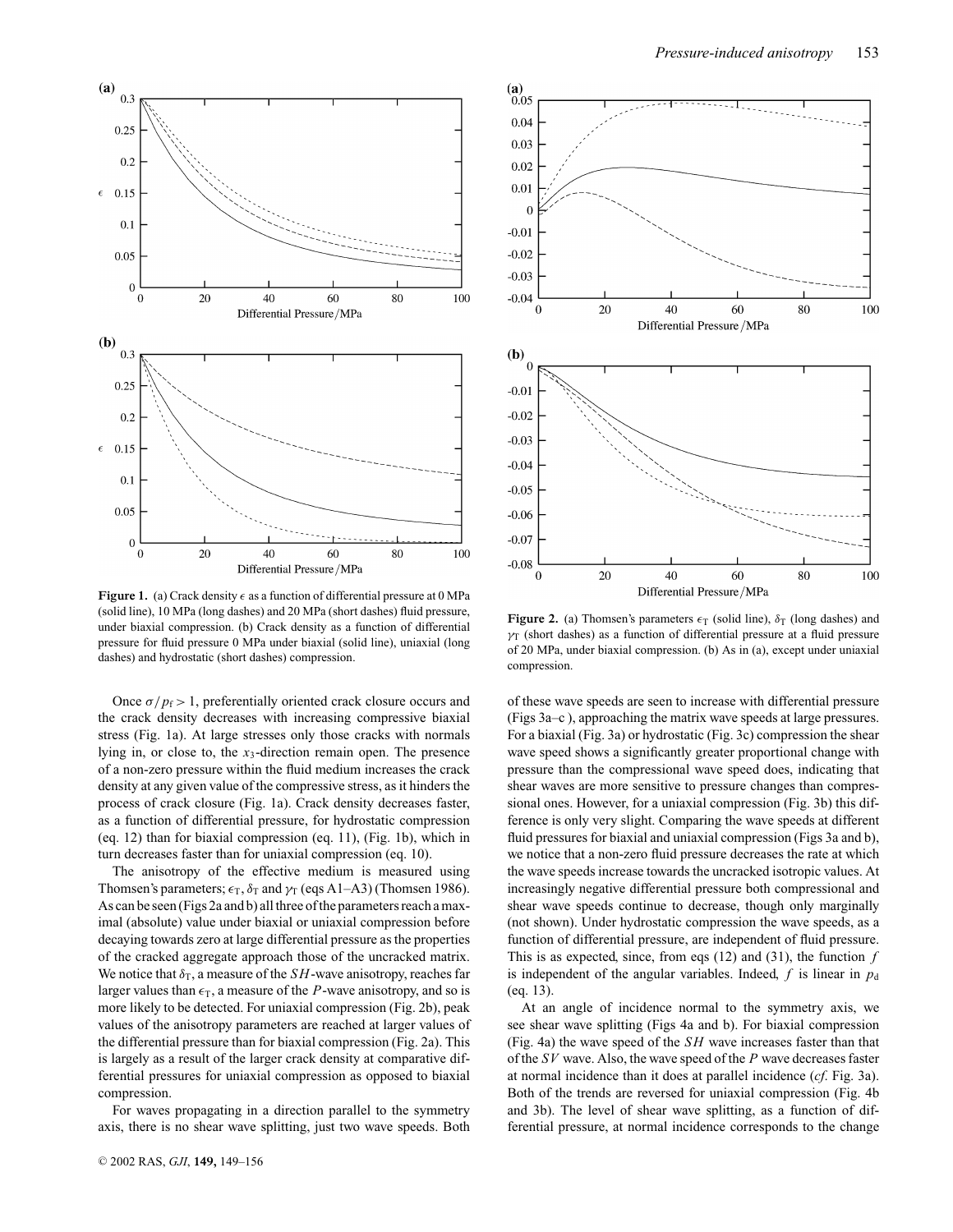

**Figure 3.** (a) Compressional (solid line and medium dashes) and shear wave speeds (long dashes and short dashes) normalized by their values in the isotropic uncracked matrix, as a function of differential pressure, at fluid pressures of 0 and 20 MPa, respectively, at incidence parallel to the direction of symmetry, under biaxial compression. (b) As in (a), except under uniaxial compression. (c) As in (a), except under hydrostatic compression, but only at a fluid pressure of 0 MPa; compressional wave speed (solid line) and shear wave speed (dashes).

in Thomsen's parameter  $\gamma_T$  with differential pressure—indeed  $\gamma_T$  is equal to the difference between the two shear wave speeds at normal incidence, to first order in the crack density  $\epsilon$ .

With no shear wave splitting at parallel incidence, we only have two attenuation coefficients (Figs 5a–c ), that peak in value at differential pressures corresponding to the points at which the corresponding wave speeds are changing most rapidly (Figs 3a and b).



**Figure 4.** (a) Normalized compressional (solid line) and vertically and horizontally polarized shear wave speeds (long dashes, short dashes) as a function of differential pressure, at a fluid pressure of 0 MPa, at incidence normal to the direction of symmetry, under biaxial compression. (b) As in (a), except under uniaxial compression.

The *S*-wave attenuation is everywhere greater than the *P*-wave attenuation. Fluid pressure is seen to reduce the attenuation at low differential pressures, while increasing it at higher differential pressures. As with the wave speeds, both the *P*- and *S*-wave attenuation coefficients continue to decrease for increasingly negative differential pressure (not shown). A similar behaviour is seen with hydrostatic compression (Fig. 5c), where the attenuation coefficients as functions of differential pressure are independent of fluid pressure, as were the wave speeds under hydrostatic compression. This attenuation is a direct result of the presence of a local fluid flow.

## **6 CONCLUSIONS**

The model proposed by Hudson *et al.* (1996) for the transfer of fluid between connected cracks via non-compliant pores and extended by Tod (2001) to allow for a continuous distribution of values of both crack orientation and aspect ratio has been further extended to allow these distributions to depend upon each other via the applied stress and fluid pressure, using the results of Hudson (2000).

The pressure effects are included via a mechanism that allows for the collapse and closure of the cracks present in an unstressed state, and does not allow for the possible growth of existing cracks, the deformation of pores into cracks, or the formation of new cracks. This leads to a description that is purely elastic under loading and unloading, rather than one that exhibits hysteresis. Furthermore,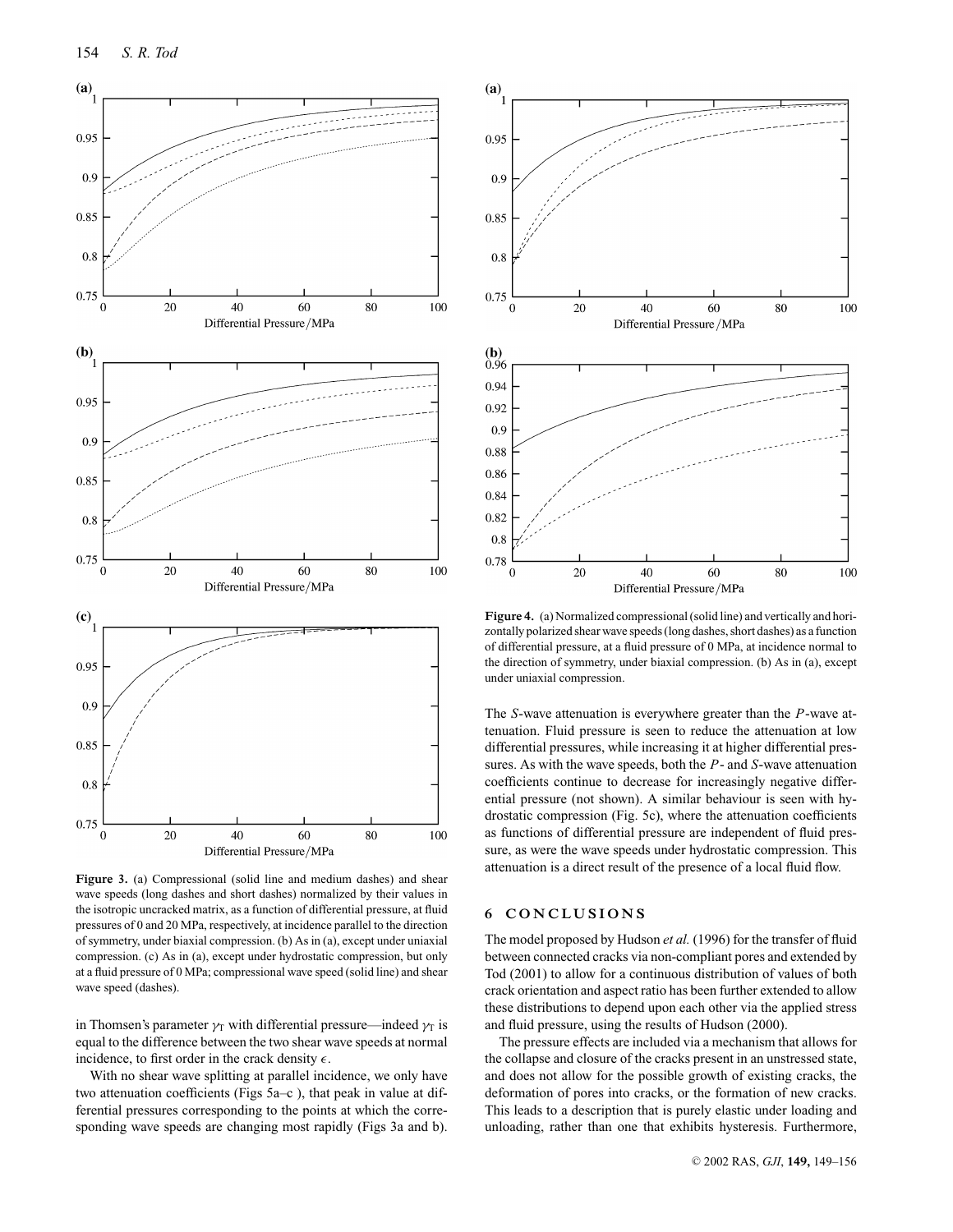

**Figure 5.** (a) Compressional (solid line, medium dashes) and shear attenuation coefficients (long dashes, short dashes) as a function of differential pressure, at fluid pressures of 0 and 20 MPa, respectively, at incidence parallel to the direction of symmetry, under biaxial compression. (b) As in (a), except under uniaxial compression. (c) As in (a), except under hydrostatic compression, and only at a fluid pressure of 0 MPa; compressional (solid line) and shear (dashes) attenuation coefficients.

stress history is not accounted for in the model, by assuming that in the unstressed state the crack distribution is isotropic. We may, however, remedy this by including an initial crack distribution that is anisotropic. This would increase the magnitude of the anisotropy parameters.

While the effect of an increase in the differential pressure will increase the polarization of the distribution of remaining cracks, which will serve to increase the anisotropy, the total crack density will decrease, thus decreasing the anisotropy. These two competing

processes explain the rise in the anisotropy parameters with differential pressure (Figs 2a and b) to a maximum absolute value, before a decay towards zero as the differential pressure increases yet further, as the properties of the effective material approach those of the isotropic matrix—in this large pressure limit, all of the original cracks are effectively closed, so that the material resembles the uncracked isotropic matrix.

The predicted increase in wave speed with differential pressure agrees with other theoretical models (Nur 1971; Toksöz et al. 1976; Cheng & Toksöz 1979; Carlson & Gangi 1985; Pecorari 1997; Sun & Goldberg 1997) and experimental results (Winkler 1985; Freund 1992; Hornby 1994). That the *S*-wave attenuation is greater than that for the *P* waves agrees with other low-porosity theories, though the two are reversed at higher porosities (Chapman 2001).

This model of an effective medium theory may be combined with a model of a fault (e.g. Tod & Hudson 2001) or used in a fullwaveform or a ray-tracing modelling package to produce synthetic seismograms, which may be compared with surface seismics or VSP data.

#### **ACKNOWLEDGMENTS**

The author would like to thank John A. Hudson at DAMTP, University of Cambridge and Enru Liu at the British Geological Survey for support and encouragement. The work was sponsored by the Natural Environment Research Council through project GST022305, as part of the thematic programme *Understanding the micro-to-macro behaviour of rock fluid systems*  $(\mu 2M)$  and is published with the approval of the Director of the British Geological Survey.

#### **REFERENCES**

- Bai, T., Pollard, D.D. & Gross, M.R., 2000. Mechanical prediction of fracture aperture in layered rocks, *J. geophys. Res.,* **105,** 707–721.
- Brown, R.J.S. & Korringa, J., 1975. On the dependence of the elastic properties of a porous rock on the compressibility of the pore fluid, *Geophysics,* **40,** 608–616.
- Brown, S.R. & Scholz, C.H., 1986. Closure of rock joints, *J. geophys. Res.,* **91,** 4939–4948.
- Carlson, R.L. & Gangi, A.F., 1985. Effect of cracks on the pressure dependence of *P* wave velocities in crystalline rocks, *J. geophys. Res.,* **90,** 8675–8684.
- Chapman, M., 2001. Modelling the wide-band laboratory response of rock samples to fluid and pressure changes, *PhD thesis,* University of Edinburgh.
- Cheng, C.H. & Toksöz, M.N., 1979. Inversion of seismic velocities for the pore aspect ratio spectrum of a rock, *J. geophys. Res.,* **84,** 7533–7543.
- Fredrich, J.T. & Wong, T.-F., 1986. Micromechanics of thermally induced cracking in three crustal rocks, *J. geophys. Res.,* **91,** 12 743–12 764.
- Freund, D., 1992. Ultrasonic compressional and shear velocities in dry clastic rocks as a function of porosity, clay content, and confining pressure, *Geophys. J. Int.,* **108,** 125–135.
- Gangi, A.F. & Carlson, R.L., 1996. An asperity-deformation model for effective pressure, *Tectonophysics,* **256,** 241–251.
- Gibson, R.L. & Toksöz, M.N., 1990. Permeability estimation from velocity anisotropy in fractured rock, *J. geophys. Res.,* **95,** 15 643–15 655.
- Gradshteyn, I.S. & Ryzhik, I.M., 1980. *Tables of Integrals, Series, and Products,* 4th edn, Academic Press, New York.
- Horii, H. & Nemat-Nasser, S., 1983. Overall moduli of solids with microcracks: load-induced anisotropy, *J. Mech. Phys. Solids,* **31,** 155–171.
- Hornby, B.E., 1994. The elastic properties of shales, *PhD thesis,* University of Cambridge.
- Hudson, J.A., 1980. Overall properties of a cracked solid, *Math. Proc. Camb. Phil. Soc.,* **88,** 371–384.